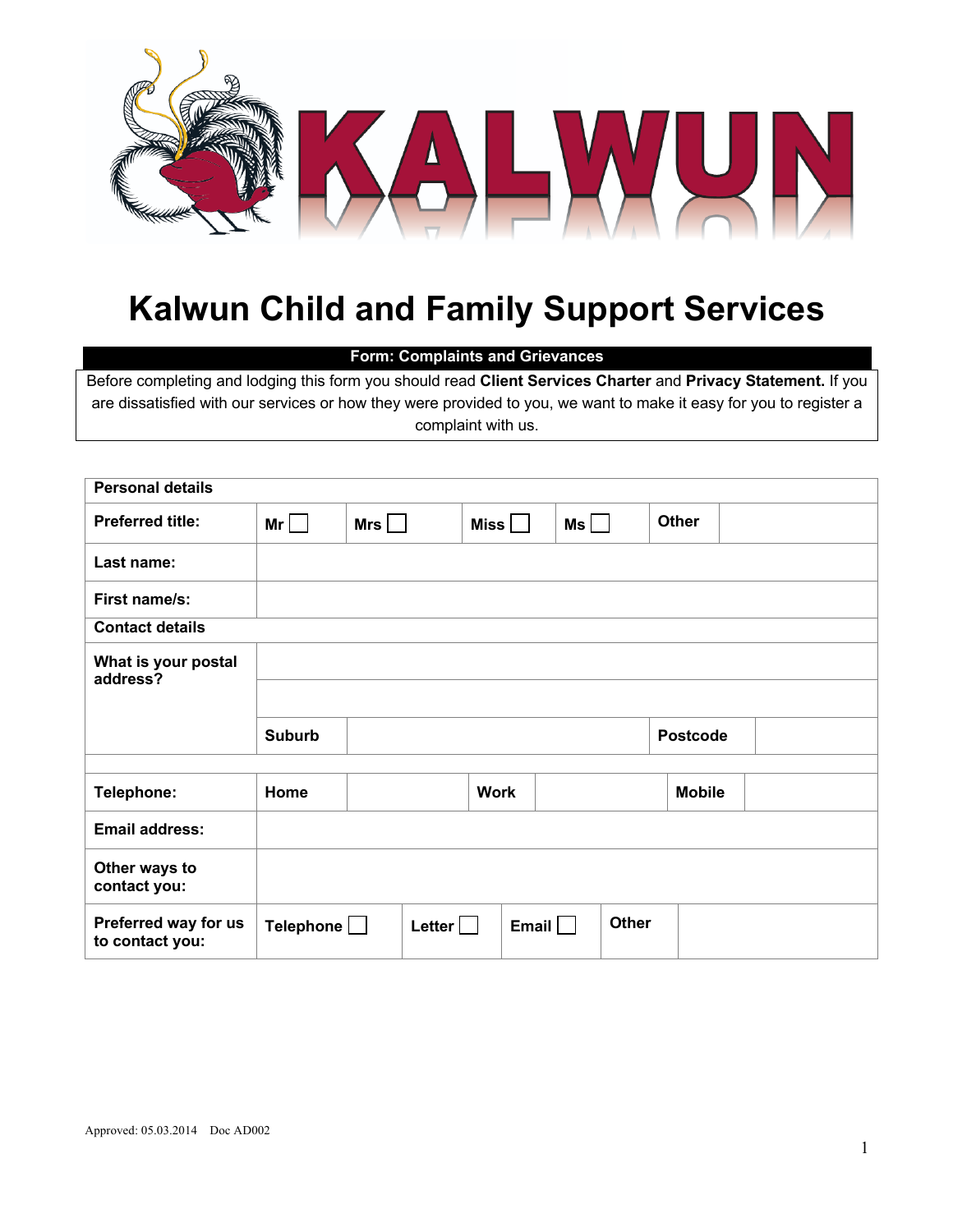| <b>Complaint details</b>                                                                                |            |           |  |  |
|---------------------------------------------------------------------------------------------------------|------------|-----------|--|--|
| Are you a current client with Kalwun Child and Family Support<br><b>Services?</b>                       | Yes        | No        |  |  |
| Have you raised your complaint with us before?                                                          | Yes        | No        |  |  |
| Does your complaint involve a breach of privacy?                                                        | <b>Yes</b> | <b>No</b> |  |  |
| Have you done anything about your complaint already?                                                    | <b>Yes</b> | No        |  |  |
| Have you read and signed the Client Services Charter?                                                   | $Yes$      | No        |  |  |
| Have you read and signed the Privacy Statement?                                                         | <b>Yes</b> | No        |  |  |
| if yaa jalaasa sabisa datalis insimiling the newsen yeu speks to juden yeu speks to them and the sabise |            |           |  |  |

**If yes, please advise details including the person you spoke to, when you spoke to them and the advice given.**

| <b>Complaint summary</b>                                               |
|------------------------------------------------------------------------|
| <b>Time and Date of Grievance</b>                                      |
| <b>Description of the Grievance</b>                                    |
| Grounds by which the<br>complaint has affected you                     |
| <b>Names of Witnesses</b>                                              |
| Please tell us what you would like to happen to resolve your complaint |
|                                                                        |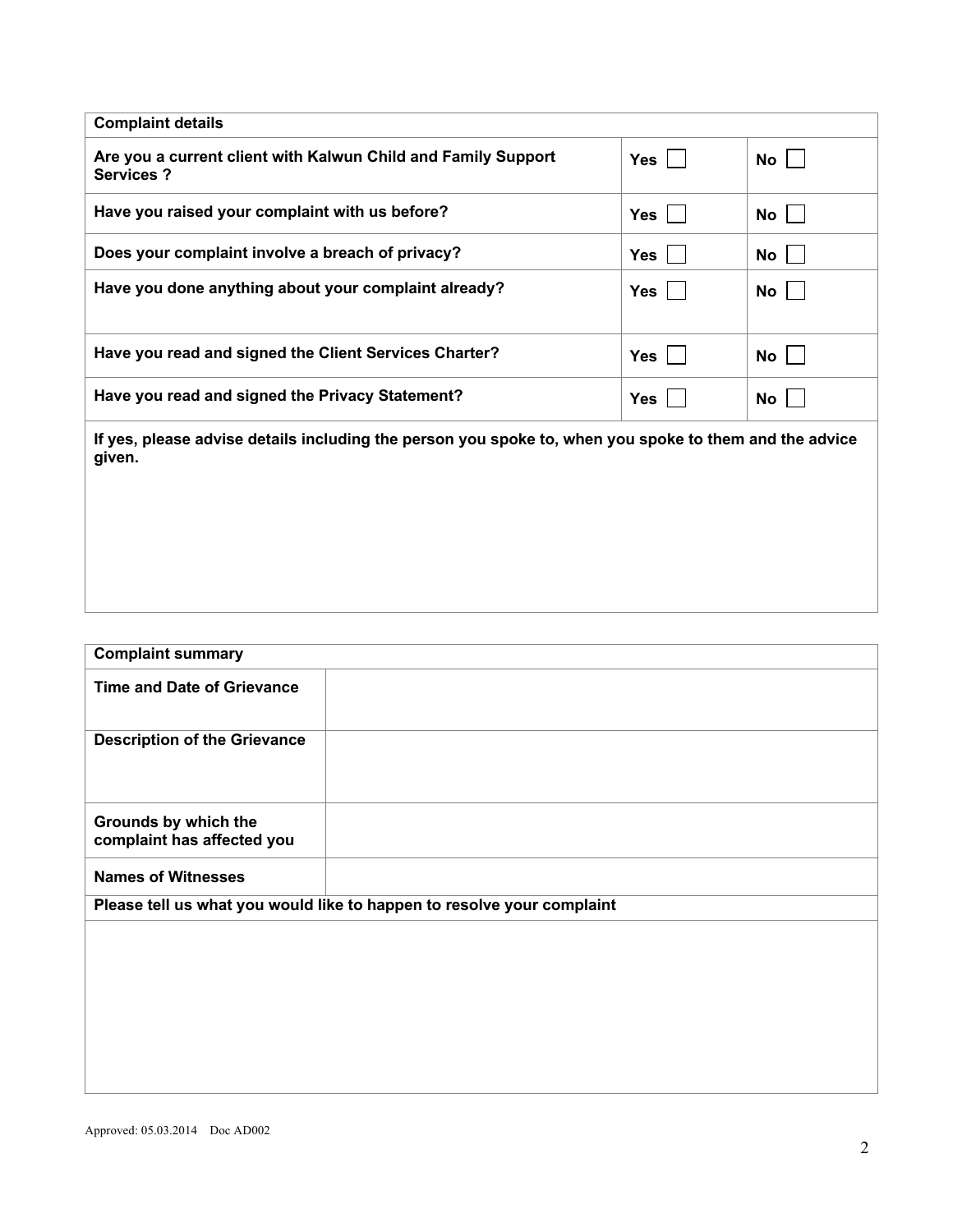| Name:                                                                                                                                                                                                                          |                                                                                                                                                                                                    |
|--------------------------------------------------------------------------------------------------------------------------------------------------------------------------------------------------------------------------------|----------------------------------------------------------------------------------------------------------------------------------------------------------------------------------------------------|
| Signed: the contract of the contract of the contract of the contract of the contract of the contract of the contract of the contract of the contract of the contract of the contract of the contract of the contract of the co | Date: $/$ /                                                                                                                                                                                        |
| What happens next?                                                                                                                                                                                                             |                                                                                                                                                                                                    |
| complaint.                                                                                                                                                                                                                     | Once we receive your complaint, we will contact you within five working days of receiving your<br>complaint to let you know what we will do and the expected time it will take to investigate your |
| progress of this complaint.                                                                                                                                                                                                    | Kalwun Development Corporation takes your complaint seriously and will keep you updated on the                                                                                                     |
|                                                                                                                                                                                                                                |                                                                                                                                                                                                    |